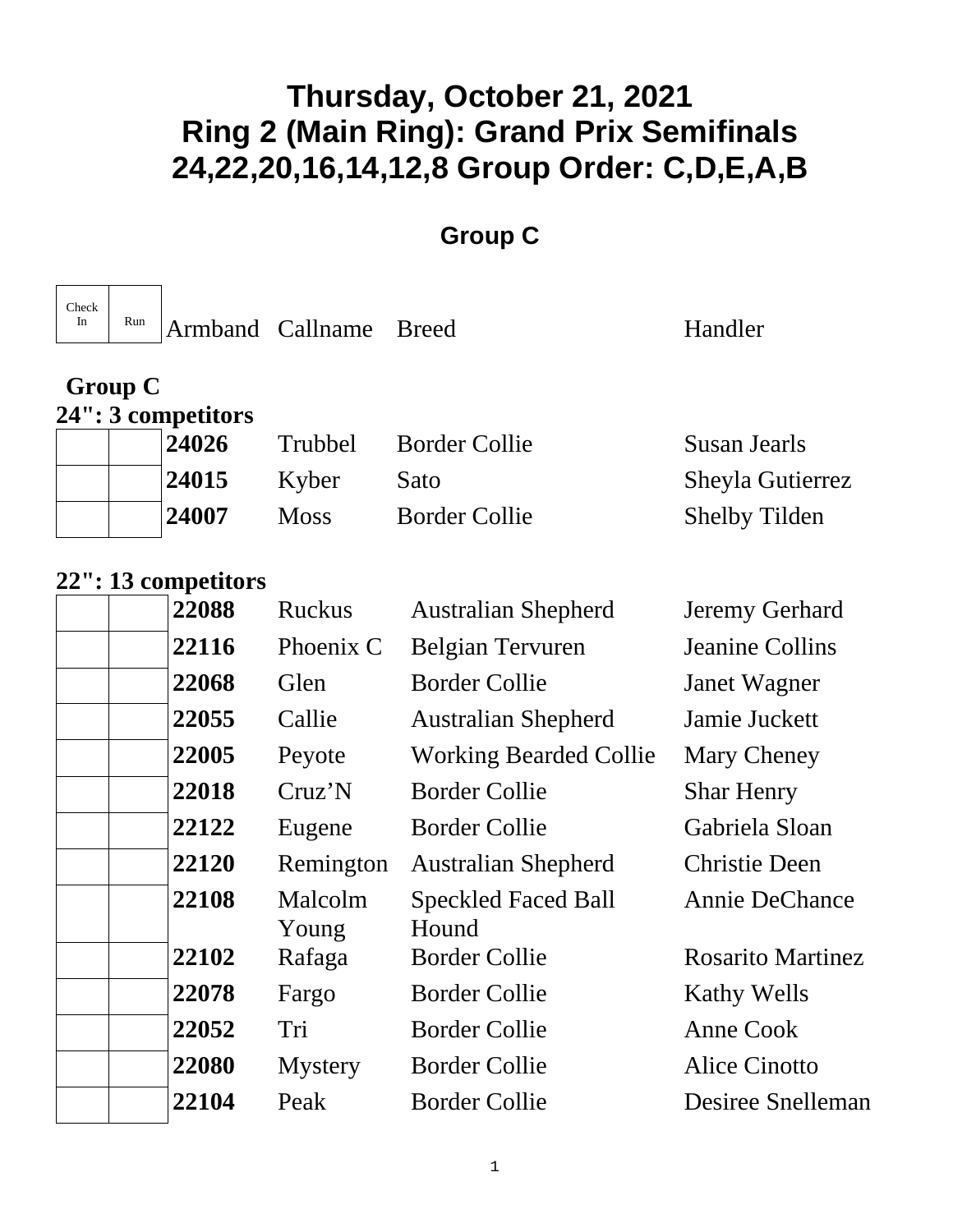# **20": 9 competitors**

| 20076           | Tease           | <b>Border Collie</b>    | Jeremy Gerhard       |
|-----------------|-----------------|-------------------------|----------------------|
| 20071           | Legion          | <b>Border Collie</b>    | Martine Kopka        |
| 20040           |                 | Lagniappe All-American  | <b>Kathy Topham</b>  |
| 20129           | Swedish<br>Fika | <b>Border Collie</b>    | Renee King           |
| 20125(P)        | Creed           | <b>Border Collie</b>    | <b>Sangie Brooks</b> |
| $20117(P)$ Zion |                 | <b>Border Collie</b>    | Lori Vanni           |
| 20106(P)        | True            | Golden Retriever        | <b>Kathy Quiroz</b>  |
| 20068(P)        | Race'N          | Golden Retriever        | Norm Lende           |
| 20020(P)        | Rowley          | <b>Belgian Tervuren</b> | Deandra Gero         |

| $10.10$ competitors |                    |                                       |                         |
|---------------------|--------------------|---------------------------------------|-------------------------|
| $16060(P)$ Weebo    |                    | All-American                          | Phil Boone              |
| $16053(P)$ Lickity  |                    | <b>Border Collie</b>                  | Krista Cantrell         |
| 16051(P) Kaj        |                    | All American Love Bug                 | Tami Olheiser           |
| 16044 $(P)$ Ziva    |                    | German Coolie                         | Ernie Rodriguez         |
| $16063(P)$ Livie    | Clare              | <b>Border Collie</b>                  | Gail Chadwick           |
|                     | $16050(P)$ Desmond | <b>Border Collie</b>                  | Danielle Davis          |
| 16094(P)            | Swig               | <b>Border Collie</b>                  | Renee King              |
| 16084               | Mambo              | Nova Scotia Duck Tolling<br>Retriever | <b>Lisette Berrios</b>  |
| 16011               | Moose              | Pumi                                  | <b>Stacy Lehman</b>     |
| 16079               | Dottie             | All-American                          | Aimee Legendre          |
| 16007               | Tawnie             | All Breed                             | <b>Leonda Armstrong</b> |
| 16099               | <b>Rok</b>         | <b>Miniature American</b><br>Shepherd | Dana Pike               |
| 16115               | Maddie             | <b>Border Collie</b>                  | Jenna Williams          |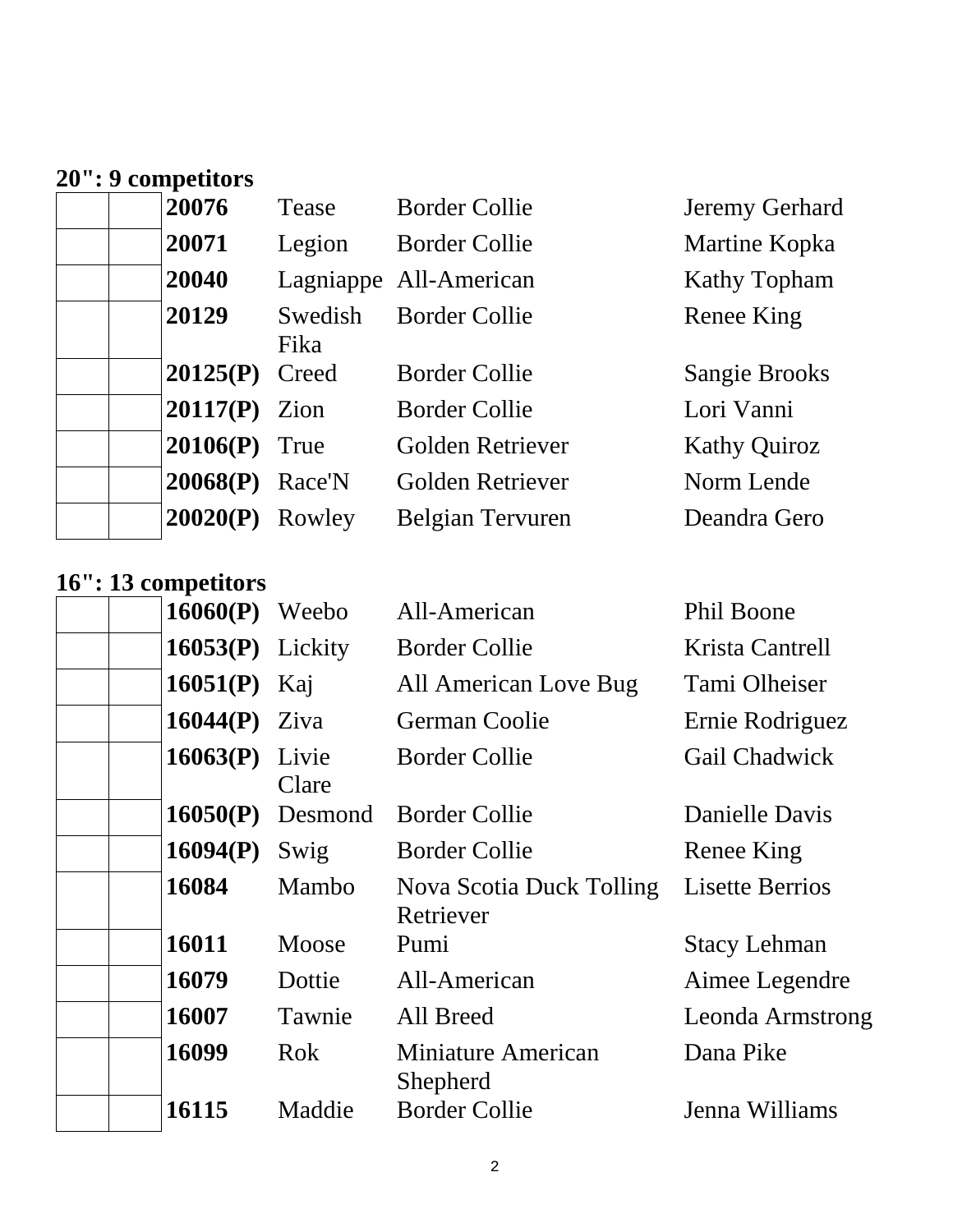| 14": 1 competitors<br>14041(P) | Jax           | <b>Border Collie</b>        | Karena Kosco  |
|--------------------------------|---------------|-----------------------------|---------------|
| 12": 3 competitors<br>12019(P) | Spur          | Schapendoes                 | Mary Cheney   |
| 12014(P)                       | Primo         | Papillon                    | Sarah Rutland |
| 12027                          | <b>Nelson</b> | <b>Jack Russell Terrier</b> | Laura Miller  |
|                                |               |                             |               |

|  | 10": 2 competitors |
|--|--------------------|
|--|--------------------|

|  | 10022 |      | Maverick Pembroke Welsh Corgi | <b>Jeremy Gerhard</b> |
|--|-------|------|-------------------------------|-----------------------|
|  | 08001 | Lark | Papillon                      | Betsey Lynch          |

|  |  | 8": 3 competitors |
|--|--|-------------------|
|--|--|-------------------|

| $\upsilon$ . $\upsilon$ compenses |                    |                      |               |
|-----------------------------------|--------------------|----------------------|---------------|
|                                   | $ 08029(P)$ Bella  | Pembroke Welsh Corgi | Erica Linsley |
|                                   | $ 08008(P)$ Watson | Pembroke Welsh Corgi | Julie Neer    |
|                                   | $ 08019(P)$ Hoo!   | Chihuahua            | Laura Miller  |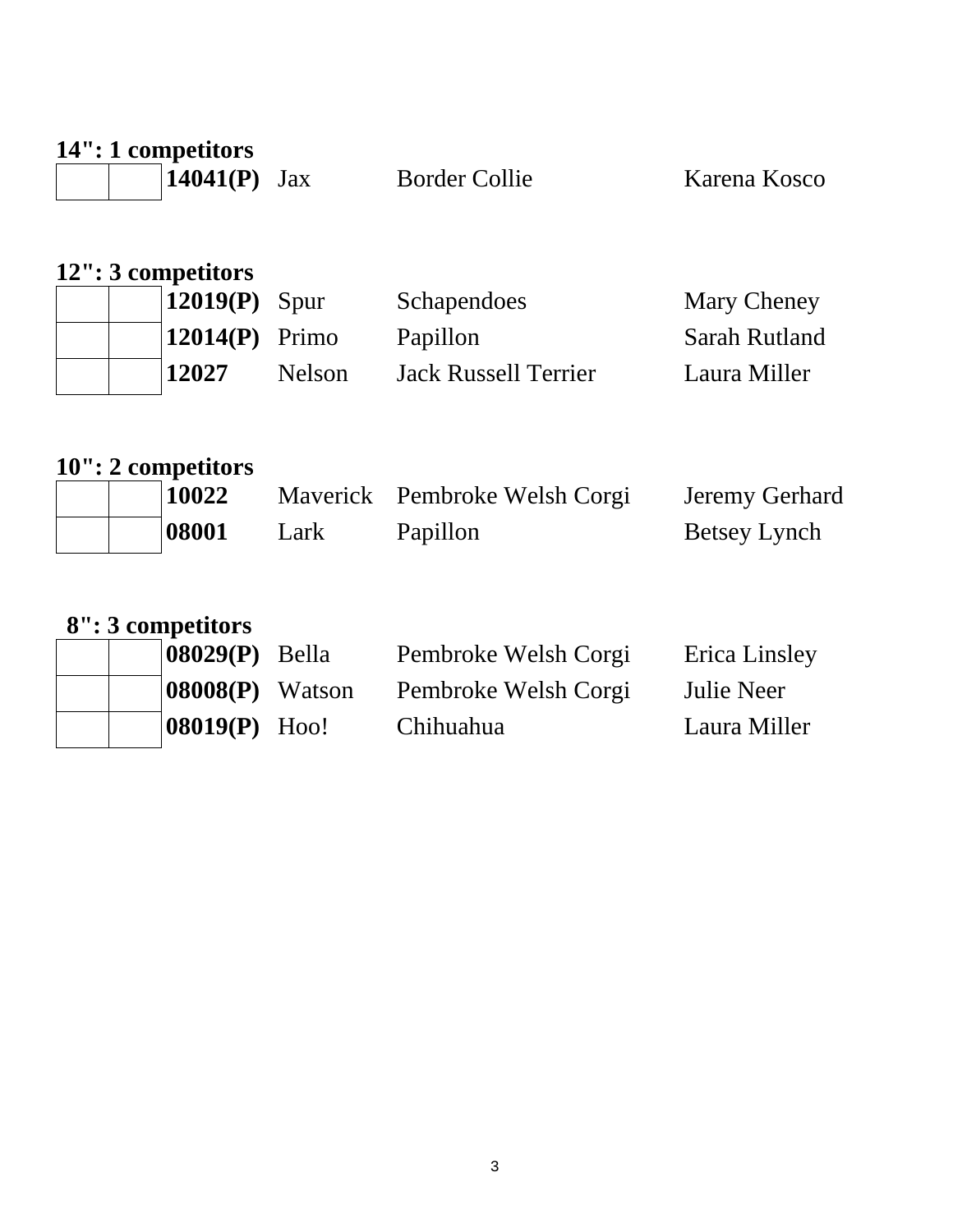#### **Group D**

### **24": 4 competitors**

| 24032 | Sharky | <b>Border Collie</b> | <b>Sam Marquez</b> |
|-------|--------|----------------------|--------------------|
| 24024 | Rocky  | <b>Border Collie</b> | Rachel Carlson     |
| 24008 | Kenobi | <b>Border Collie</b> | Maria Badamo       |
| 24031 | Flirt  | <b>Border Collie</b> | Pamela Shattuck    |

| 22127<br>Sarah Espinoza-Sokal<br><b>Australian Kelpie</b><br>Ziya<br>22124<br>Golden Retriever<br>Sail<br>Lesie Garofalo<br>22094<br>Planet 9<br><b>Border Collie</b><br>Abby Peach<br>22072<br><b>Blitz</b><br><b>Border Collie</b><br>Kaitlyn Rohr<br>22049<br>Naavdanya<br><b>Border Collie</b><br>Kris Seiter<br>22133<br><b>Riot</b><br><b>Border Collie</b><br><b>Courtney Moore</b><br>22125<br><b>Border Collie</b><br><b>Janice Saylors</b><br>Trooper<br>22044<br>Samantha Saldana<br><b>Belgian Tervuren</b><br>Tarot<br>22090<br><b>Brio</b><br><b>Australian Shepherd</b><br><b>Jody Faulkner</b><br>22074<br><b>Border Collie</b><br><b>Nanette Nance</b><br>Cayman<br>22056<br><b>Border Collie</b><br>Karissa Solberg<br>Ren<br>22110<br><b>Stefanie Rainer</b><br><b>Believe</b><br><b>Border Collie</b> | 22134 | Libbi | <b>Border Collie</b> | Lynnea Landers |
|---------------------------------------------------------------------------------------------------------------------------------------------------------------------------------------------------------------------------------------------------------------------------------------------------------------------------------------------------------------------------------------------------------------------------------------------------------------------------------------------------------------------------------------------------------------------------------------------------------------------------------------------------------------------------------------------------------------------------------------------------------------------------------------------------------------------------|-------|-------|----------------------|----------------|
|                                                                                                                                                                                                                                                                                                                                                                                                                                                                                                                                                                                                                                                                                                                                                                                                                           |       |       |                      |                |
|                                                                                                                                                                                                                                                                                                                                                                                                                                                                                                                                                                                                                                                                                                                                                                                                                           |       |       |                      |                |
|                                                                                                                                                                                                                                                                                                                                                                                                                                                                                                                                                                                                                                                                                                                                                                                                                           |       |       |                      |                |
|                                                                                                                                                                                                                                                                                                                                                                                                                                                                                                                                                                                                                                                                                                                                                                                                                           |       |       |                      |                |
|                                                                                                                                                                                                                                                                                                                                                                                                                                                                                                                                                                                                                                                                                                                                                                                                                           |       |       |                      |                |
|                                                                                                                                                                                                                                                                                                                                                                                                                                                                                                                                                                                                                                                                                                                                                                                                                           |       |       |                      |                |
|                                                                                                                                                                                                                                                                                                                                                                                                                                                                                                                                                                                                                                                                                                                                                                                                                           |       |       |                      |                |
|                                                                                                                                                                                                                                                                                                                                                                                                                                                                                                                                                                                                                                                                                                                                                                                                                           |       |       |                      |                |
|                                                                                                                                                                                                                                                                                                                                                                                                                                                                                                                                                                                                                                                                                                                                                                                                                           |       |       |                      |                |
|                                                                                                                                                                                                                                                                                                                                                                                                                                                                                                                                                                                                                                                                                                                                                                                                                           |       |       |                      |                |
|                                                                                                                                                                                                                                                                                                                                                                                                                                                                                                                                                                                                                                                                                                                                                                                                                           |       |       |                      |                |
|                                                                                                                                                                                                                                                                                                                                                                                                                                                                                                                                                                                                                                                                                                                                                                                                                           |       |       |                      |                |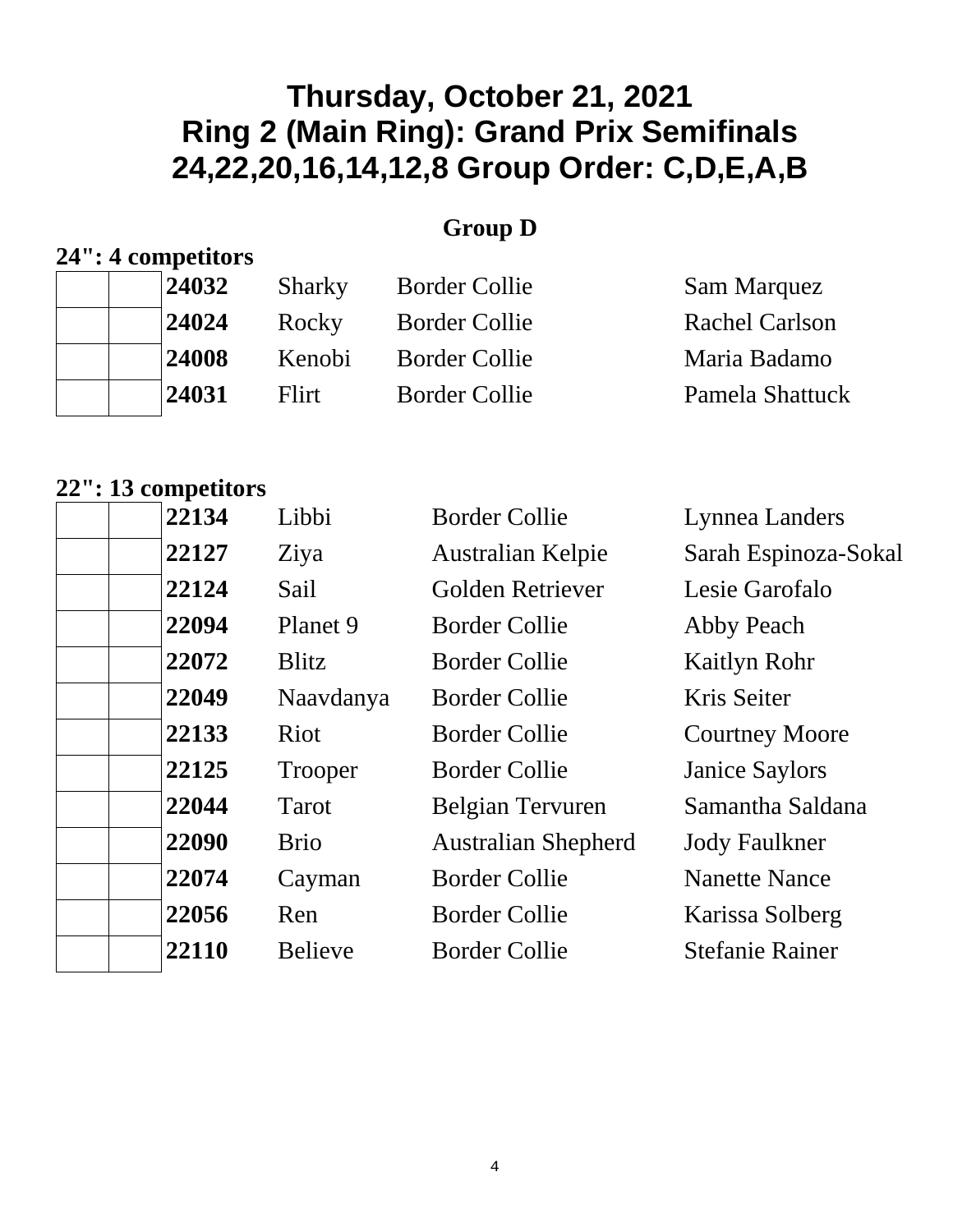## **20": 14 competitors**

| 20081           | Vex W   | <b>Miniature American</b><br>Shepherd | Lisa Woodside       |
|-----------------|---------|---------------------------------------|---------------------|
| 20111           | P-Piper | <b>Border Collie</b>                  | Patty Drom          |
| 20085           | Glory   | <b>Border Collie</b>                  | <b>Rachel Downs</b> |
| 20077           | Menty   | <b>Border Collie</b>                  | <b>Janet Terry</b>  |
| 20012           | ShooFly | <b>Border Collie</b>                  | Barbara Hill        |
| 20123           | Safari  | <b>Border Collie</b>                  | Katlynn Moffler     |
| 20018           | Animal  | <b>Border Collie</b>                  | Chris Tucci         |
| 20037(P)        | Ted     | All-American                          | Madelyn Rohde       |
| 20082(P)        | Tillie  | <b>Chesapeake Bay Retriever</b>       | <b>VeeAnn Cross</b> |
| 20074(P)        | Tallee  | Golden Retriever                      | Jada Sawhney        |
| 20035(P)        | Hot     | <b>Border Collie</b>                  | Mimi Fountain       |
| $20136(P)$ Doby |         | <b>Australian Shepherd</b>            | Lori Duncan         |
| 20094(P)        | Rango   | <b>Labrador Retriever</b>             | Debbie Heifner      |
| 20133(P)        | Shannon | Golden Retriever                      | Lesie Garofalo      |

| $16102(P)$ Punch  | <b>Border Collie</b>       | <b>Brett Duke</b>    |
|-------------------|----------------------------|----------------------|
| $16069(P)$ Lyric  | <b>Border Collie</b>       | Kevin Kent           |
| $16046(P)$ Jake   | <b>Border Collie</b>       | Kaitlyn Rohr         |
| $16041(P)$ Reese  | <b>Australian Shepherd</b> | <b>Crystal Ragan</b> |
| $16092(P)$ Pippa  | All-American               | <b>Madelyn Rohde</b> |
| $16029(P)$ Joy    | Golden Retriever           | Cindy Gray           |
| $16022(P)$ Nash   | Australian Koolie          | Cheryl Lenox         |
| $16012(P)$ Usher  | <b>Border Collie</b>       | Abby Peach           |
| $16004(P)$ Viper  | <b>Border Collie</b>       | Dave Hill            |
| $16101(P)$ Atomic | <b>Border Collie</b>       | Maddie Speagle       |
|                   |                            |                      |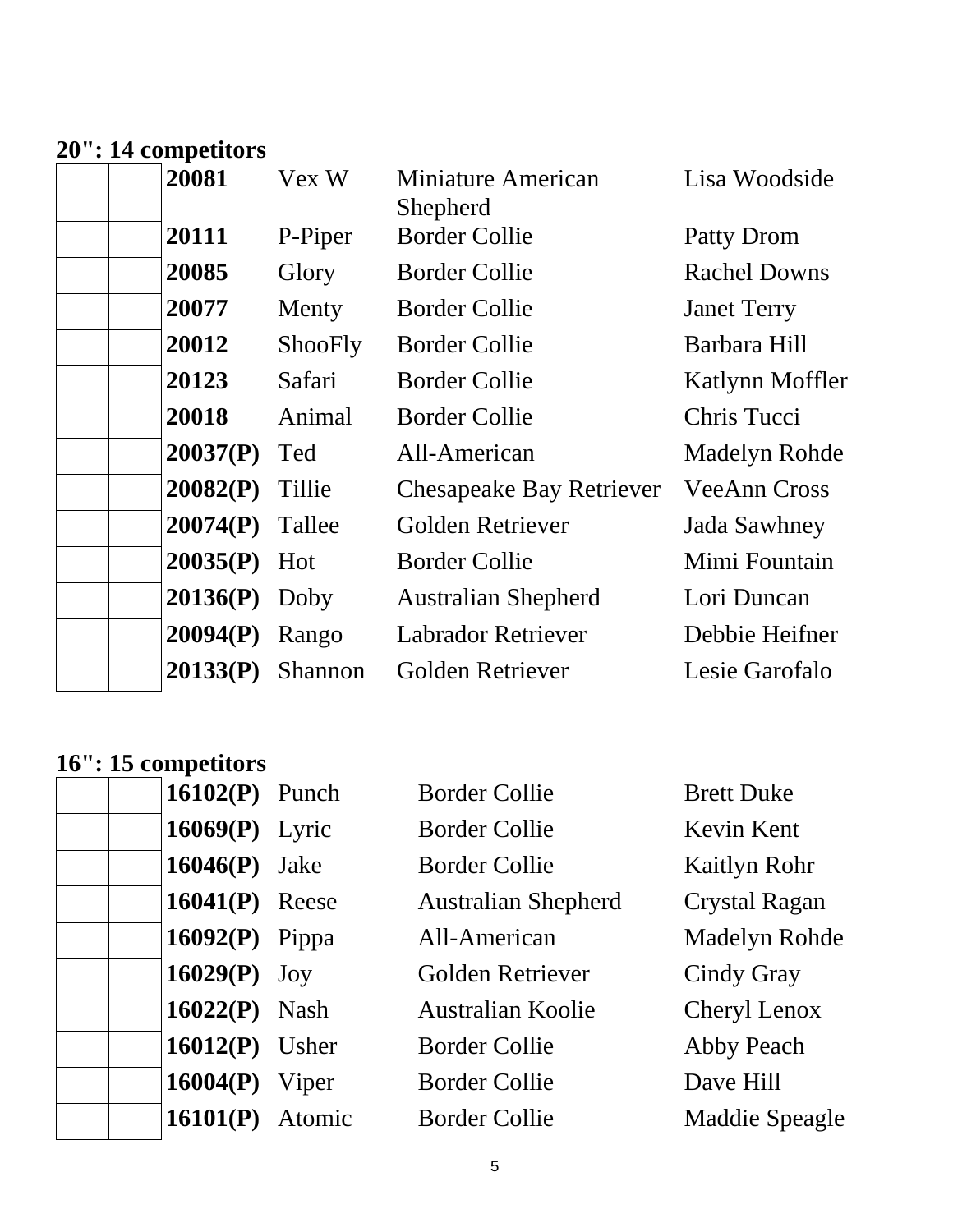|              |        | $\vert 16111(P) \vert$ Phenomenon Border Collie | <b>Merritt Speagle</b> |
|--------------|--------|-------------------------------------------------|------------------------|
| 16105        | Motown | <b>Shetland Sheepdog</b>                        | <b>Susan Bekaert</b>   |
| 16003        | Rev    | <b>Border Collie</b>                            | Marni Brown            |
| <b>16100</b> | Vegas  | All-American                                    | Gloria Krueger         |
| 16006        |        | The Palinka All-American                        | Chris Tucci            |

#### **14": 2 competitors**

|  |                  | $\vert 14051(P) \vert$ Pixie Pig Border Collie | Alicia Bennett   |
|--|------------------|------------------------------------------------|------------------|
|  | $14009(P)$ Venus | <b>Border Collie</b>                           | Jessica Sabraski |

### **12": 5 competitors**

| $12029(P)$ Tripp  |        | <b>Miniature American</b><br>Shepherd | <b>Crystal Coll</b>    |
|-------------------|--------|---------------------------------------|------------------------|
| $12012(P)$ Colt   |        | <b>Shetland Sheepdog</b>              | <b>Jennifer Thomas</b> |
| $12003(P)$ Decker |        | <b>Chinese Crested</b>                | Val Rutledge           |
| $12013(P)$ Raana  |        | <b>Budi</b>                           | Kris Seiter            |
| 12022             | Hannah | All Breed                             | Melanie Bilicki        |

| Dan Haddy             |
|-----------------------|
| Pamela McCaleb        |
| Mitzi Keating         |
| <b>Courtney Moore</b> |
|                       |

| 8": 1 competitors |          |                |
|-------------------|----------|----------------|
| $ 08012(P)$ Bleu  | Papillon | Alicia Bennett |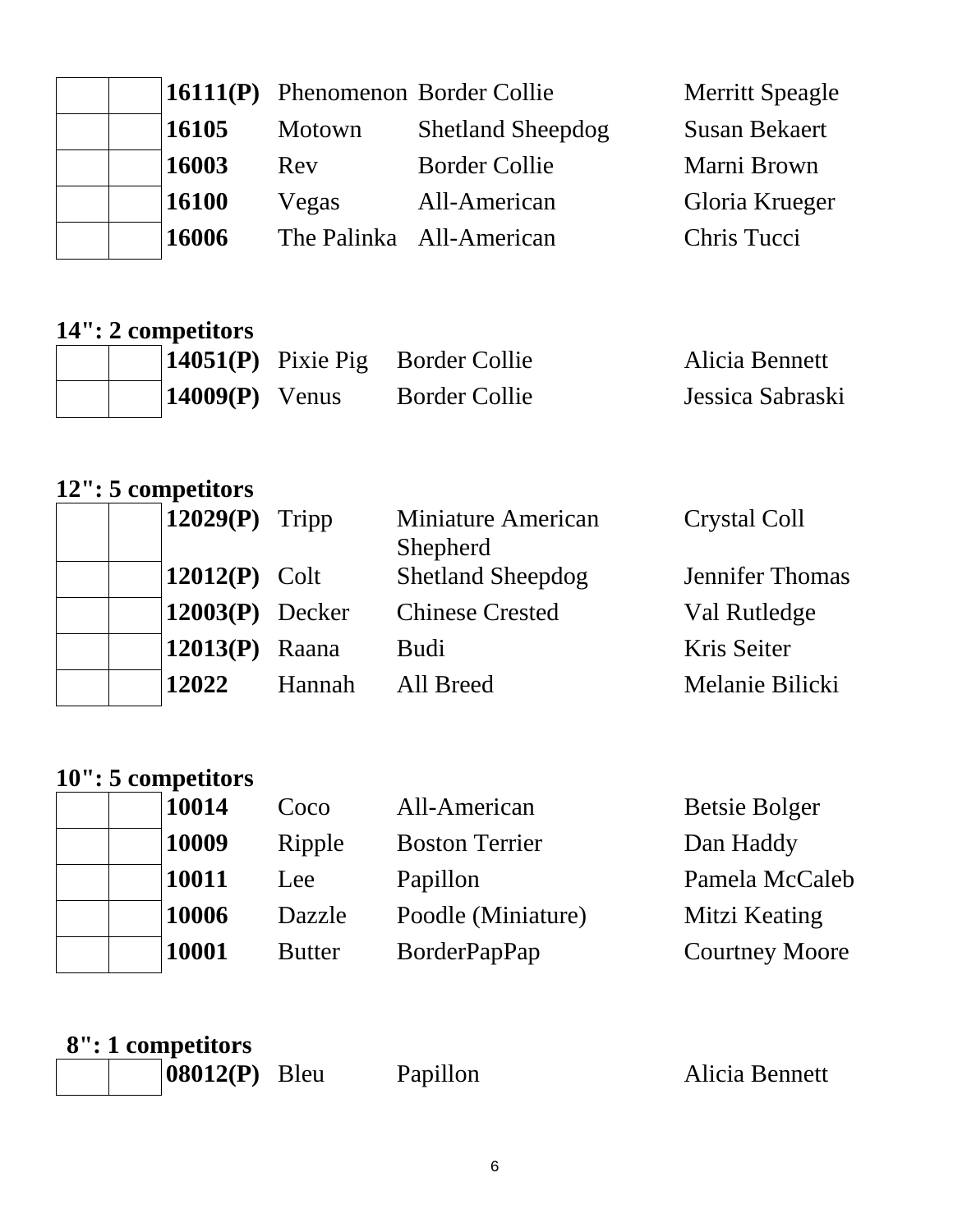#### **Group E**

### **24": 8 competitors**

| 24045 | Eli            | <b>Australian Shepherd</b> | Dawn Wood              |
|-------|----------------|----------------------------|------------------------|
| 24042 | Lainey         | <b>Border Collie</b>       | Donna Rohaus           |
| 24034 | Super G        | <b>Border Collie</b>       | Anne Andrle            |
| 24017 | Truant         | <b>Border Collie</b>       | Cynthia Hornor         |
| 24013 | Alex           | Belgian Sheepdog           | <b>Elizabeth James</b> |
| 24035 | <b>Buzz</b>    | <b>Border Collie</b>       | <b>Blynn Baker</b>     |
| 24006 | Maze<br>Runner | <b>Border Collie</b>       | <b>Lindsey Blaine</b>  |
| 24038 | Onyx           | <b>Border Collie</b>       | <b>Tiffany Roehr</b>   |
|       |                |                            |                        |

| 22095 | Kaiden | All Breed               | Robin Taylor           |
|-------|--------|-------------------------|------------------------|
| 22076 | Slate  | <b>Border Collie</b>    | <b>Judy Whitbred</b>   |
| 22047 | Sadie  | <b>Border Collie</b>    | <b>Katelyn Jones</b>   |
| 22022 |        | Rascal Joe All-American | <b>Suzan Roberts</b>   |
| 22107 | Crush  | <b>Border Collie</b>    | Chelsea Singer         |
| 22100 | Zim    | <b>Border Collie</b>    | <b>Melanie Behrens</b> |
| 22071 | Tempo  | <b>Border Collie</b>    | <b>Bonny Henning</b>   |
| 22061 | Dash   | <b>Border Collie</b>    | Kim Udovic             |
| 22057 | Xcel   | Australian Kelpie       | Erin Stumler           |
| 22015 | Moon   | <b>Border Collie</b>    | Danielle Scott         |
| 22009 | Vibe   | All-American            | Nicole James           |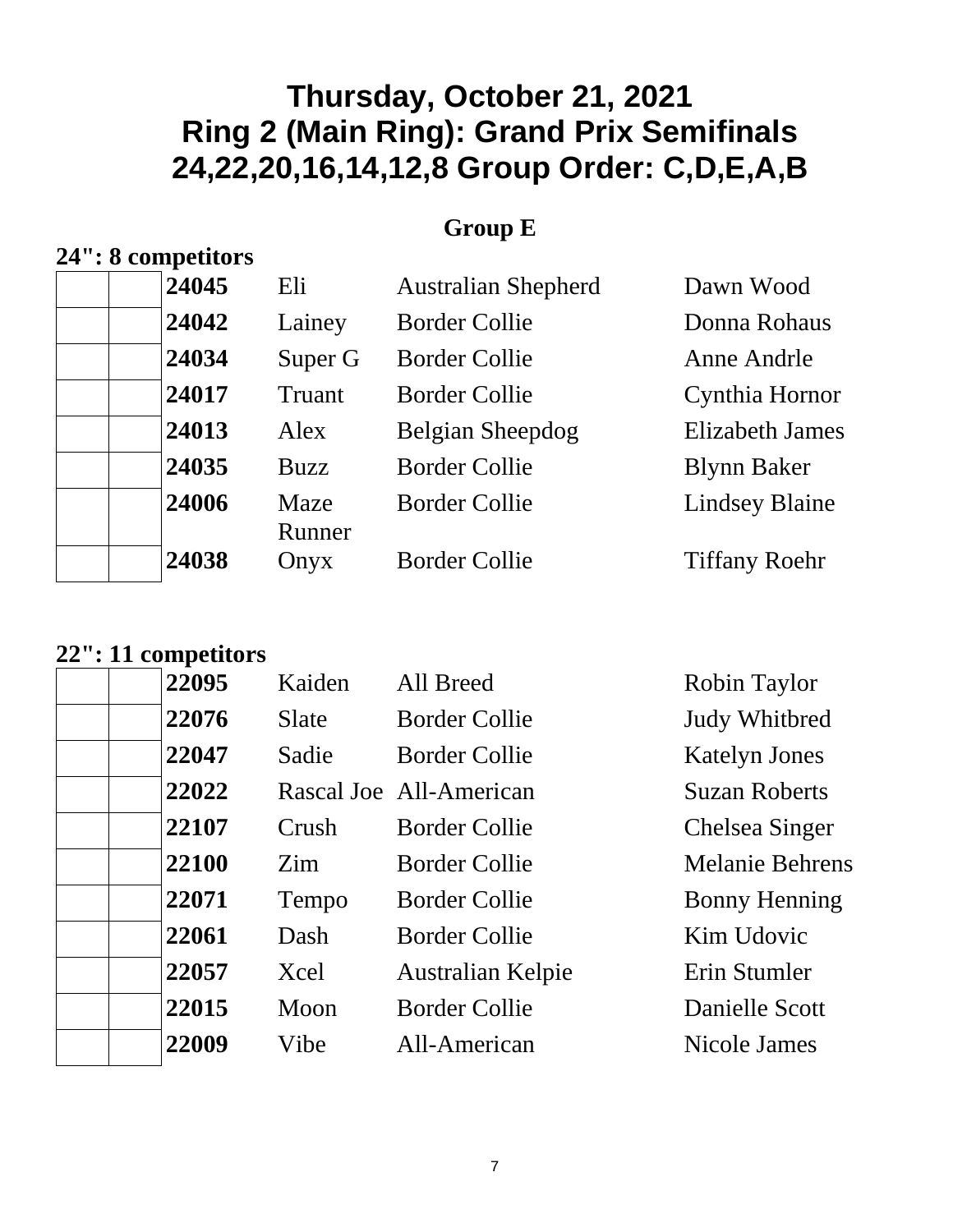# **20": 10 competitors**

| 20120<br><b>Stefanie Hawkins</b><br>Mender<br><b>Border Collie</b><br>20126<br><b>Border Collie</b><br>Zero G<br>Anne Andrle<br>20027<br>Kennedy<br><b>Border Collie</b><br>Linda Eldred<br>20096<br>Vanish<br><b>Border Collie</b><br><b>Emily Klarman</b><br>20139(P)<br>Jacqueline Hoye<br><b>Sticks</b><br><b>Border Collie</b><br>$20115(P)$ Panda<br>All-American<br>Freda Jessen<br>20060(P)<br><b>Australian Shepherd</b><br>Jen Waller<br>Flight<br>20062(P)<br>Golden Retriever<br>Mardi Closson<br>Plenty<br>20079(P)<br><b>Border Collie</b><br>Laura Selmic<br>Hero | 20070 | Ren | <b>Border Collie</b> | <b>Jill Potter</b> |
|----------------------------------------------------------------------------------------------------------------------------------------------------------------------------------------------------------------------------------------------------------------------------------------------------------------------------------------------------------------------------------------------------------------------------------------------------------------------------------------------------------------------------------------------------------------------------------|-------|-----|----------------------|--------------------|
|                                                                                                                                                                                                                                                                                                                                                                                                                                                                                                                                                                                  |       |     |                      |                    |
|                                                                                                                                                                                                                                                                                                                                                                                                                                                                                                                                                                                  |       |     |                      |                    |
|                                                                                                                                                                                                                                                                                                                                                                                                                                                                                                                                                                                  |       |     |                      |                    |
|                                                                                                                                                                                                                                                                                                                                                                                                                                                                                                                                                                                  |       |     |                      |                    |
|                                                                                                                                                                                                                                                                                                                                                                                                                                                                                                                                                                                  |       |     |                      |                    |
|                                                                                                                                                                                                                                                                                                                                                                                                                                                                                                                                                                                  |       |     |                      |                    |
|                                                                                                                                                                                                                                                                                                                                                                                                                                                                                                                                                                                  |       |     |                      |                    |
|                                                                                                                                                                                                                                                                                                                                                                                                                                                                                                                                                                                  |       |     |                      |                    |
|                                                                                                                                                                                                                                                                                                                                                                                                                                                                                                                                                                                  |       |     |                      |                    |

| <b>16057(P)</b> Bria  |                | <b>English Springer Spaniel</b> | Karen Schelling    |
|-----------------------|----------------|---------------------------------|--------------------|
| 16089(P) Denali       |                | <b>Border Collie</b>            | Jeannie Bonsignore |
| 16056(P) Hopi         |                | <b>Border Collie</b>            | Lauralyn Johnson   |
| <b>16019(P)</b> Nikko |                | <b>Border Collie</b>            | Chelsea Singer     |
| $16082(P)$ Vader      |                | <b>Border Collie</b>            | <b>Jill Potter</b> |
| $16037(P)$ Elvis      |                | <b>Border Collie</b>            | <b>Tracy Horn</b>  |
| $16015(P)$ Norm       |                | <b>Border Collie</b>            | Donna Rohaus       |
| 16103(P)              | Tag!           | <b>Border Collie</b>            | Emily Klarman      |
| 16091(P)              | Whit           | <b>Border Collie</b>            | Freda Jessen       |
| 16054                 | Fuji           | Asian Border Collie             | <b>Mich Powers</b> |
| 16061                 | Journey        | <b>SMT</b>                      | Ann Petrochko      |
| 16034                 | City<br>Lights | All-American                    | Jen Waller         |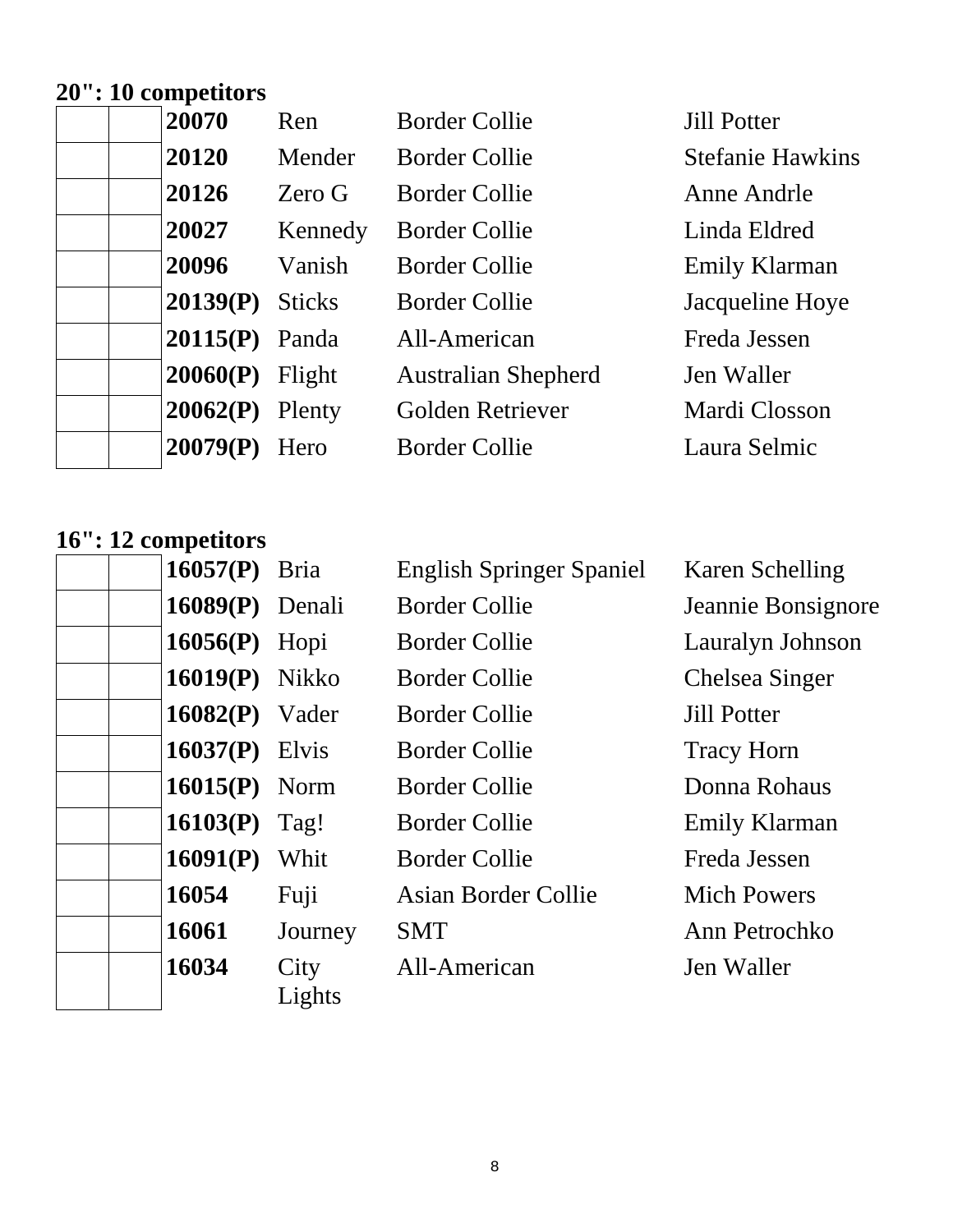### **14": 5 competitors**

| 14016                         | Jay | <b>Shetland Sheepdog</b>     | Karen Schelling            |
|-------------------------------|-----|------------------------------|----------------------------|
| 14042(P) Zoe                  |     | Wheatable                    | <b>Cliff Anderson</b>      |
| $14039(P)$ June               |     | <b>Australian Cattle Dog</b> | <b>Lauren Hansen Alers</b> |
| $\vert 14019(P) \vert$ DeWalt |     | <b>Border Collie</b>         | <b>Vincent Madeiros</b>    |
| $14001(P)$ Rush               |     | <b>Border Collie</b>         | Makayla Luse               |

# **12": 3 competitors**

|  | $12016(P)$ Shiloh |             | <b>Sheltie Mix</b>          | <b>Beth Bond</b>   |
|--|-------------------|-------------|-----------------------------|--------------------|
|  | 12018             | <b>Bree</b> | <b>Jack Russell Terrier</b> | Emily Klarman      |
|  | 12024             | Chibi       | <b>Jack Russell Terrier</b> | <b>Mich Powers</b> |

|  | 10019 | Spumoni | All-American                            | <b>Kathy Tyson</b>   |
|--|-------|---------|-----------------------------------------|----------------------|
|  | 10012 | Bella   | <b>Cavalier King Charles</b><br>Spaniel | <b>Emily Bradley</b> |
|  | 10002 | Pink    | <b>Cocker Spaniel</b>                   | Carolyn Hess         |
|  | 10005 | Hedy    | Poodle (Miniature)                      | <b>Susan Cochran</b> |

| 8": 4 competitors                 |                                              |                             |
|-----------------------------------|----------------------------------------------|-----------------------------|
| $ 08030(P)$ Cricket               | All-American                                 | Jennifer Woelke             |
|                                   | <b>08010(P)</b> Carly Rae Poodle (Miniature) | <b>Megan Shepter Garges</b> |
| $\vert 08015(P) \vert$ Cooper     | All-American                                 | <b>Tiffany Roehr</b>        |
| $\left  08002(P) \right $ Kit Kat | Papillon                                     | <b>Lindsey Barrows</b>      |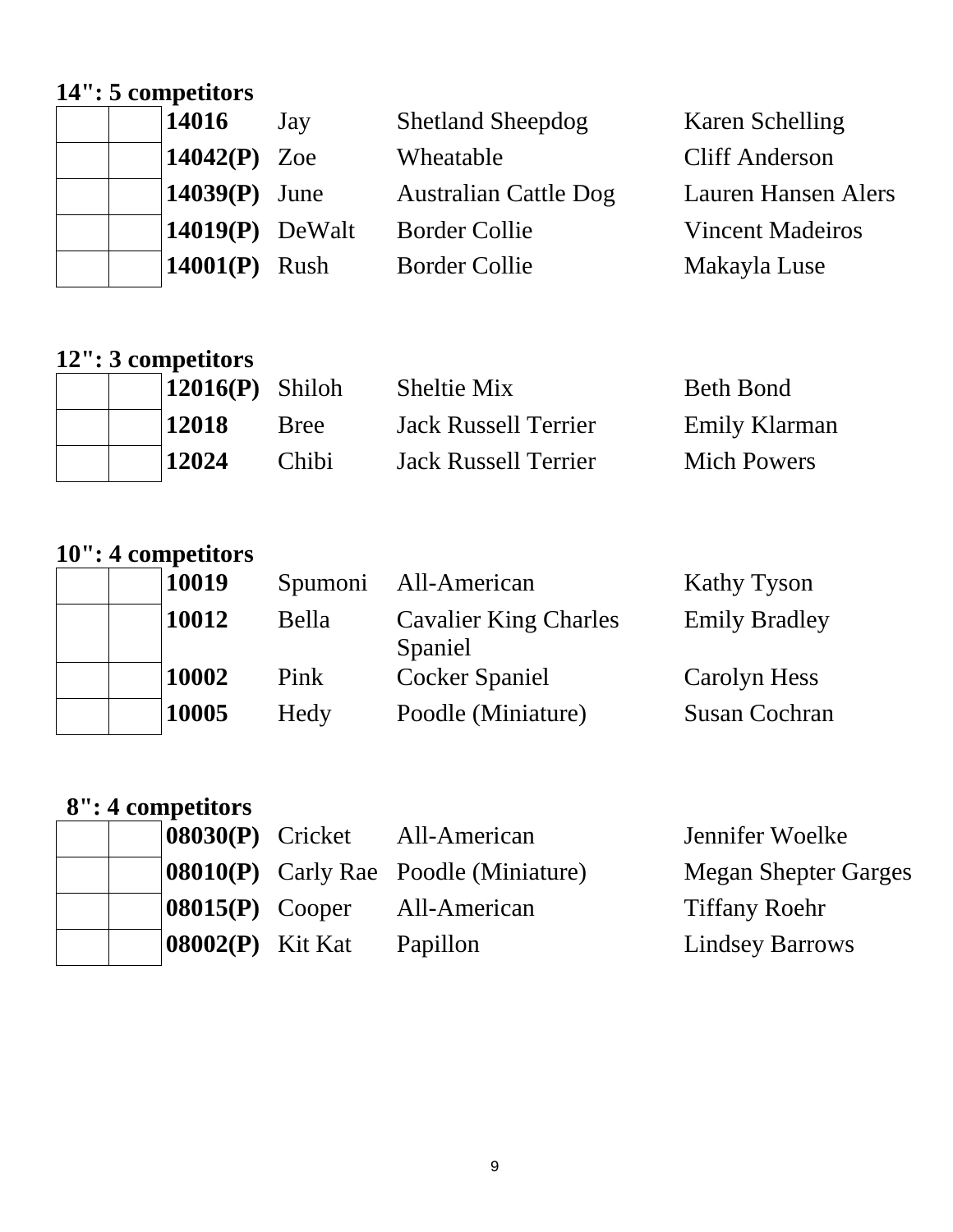#### **Group A**

#### **24": 6 competitors**

|  | 24011 |         | Maui Jim Border Collie  | <b>Melanie Rock</b>      |
|--|-------|---------|-------------------------|--------------------------|
|  | 24028 | Kitt    | <b>Border Collie</b>    | <b>Amy Parker</b>        |
|  | 24020 | Dezi    | <b>Border Collie</b>    | Linda Husson             |
|  | 24044 |         | Legendary Border Collie | Tawni Millet             |
|  | 24018 | Electra | Siberian Husky          | Jennifer Kerwick         |
|  | 24001 | Gambit  | <b>Border Collie</b>    | <b>Adriana Nottestad</b> |
|  |       |         |                         |                          |

| 22058 | Jack<br>Daniels | <b>Border Collie</b> | <b>Jennifer Crank</b> |
|-------|-----------------|----------------------|-----------------------|
| 22129 | Smudge          | <b>Border Collie</b> | Kaimen Miller         |
| 22106 | Capture         | <b>Border Collie</b> | Jordan York           |
| 22027 | Pixie           | Border Collie        | <b>Ginny Carlson</b>  |
| 22017 | Voulez          | Golden Retriever     | Katie Williamson      |
| 22004 | Journey         | Boxer                | <b>Jennifer Yates</b> |
| 22066 | Doon!           | <b>Border Collie</b> | <b>Sarah Jones</b>    |
| 22063 | Flair           | <b>Border Collie</b> | Amber Abbott          |
| 22126 | Hi5             | <b>Border Collie</b> | Jennifer Crank        |
| 22038 | Angel           | <b>Border Collie</b> | <b>Wendy Crawshaw</b> |
| 22025 | Bacardi         | Mongrel              | Kaimen Miller         |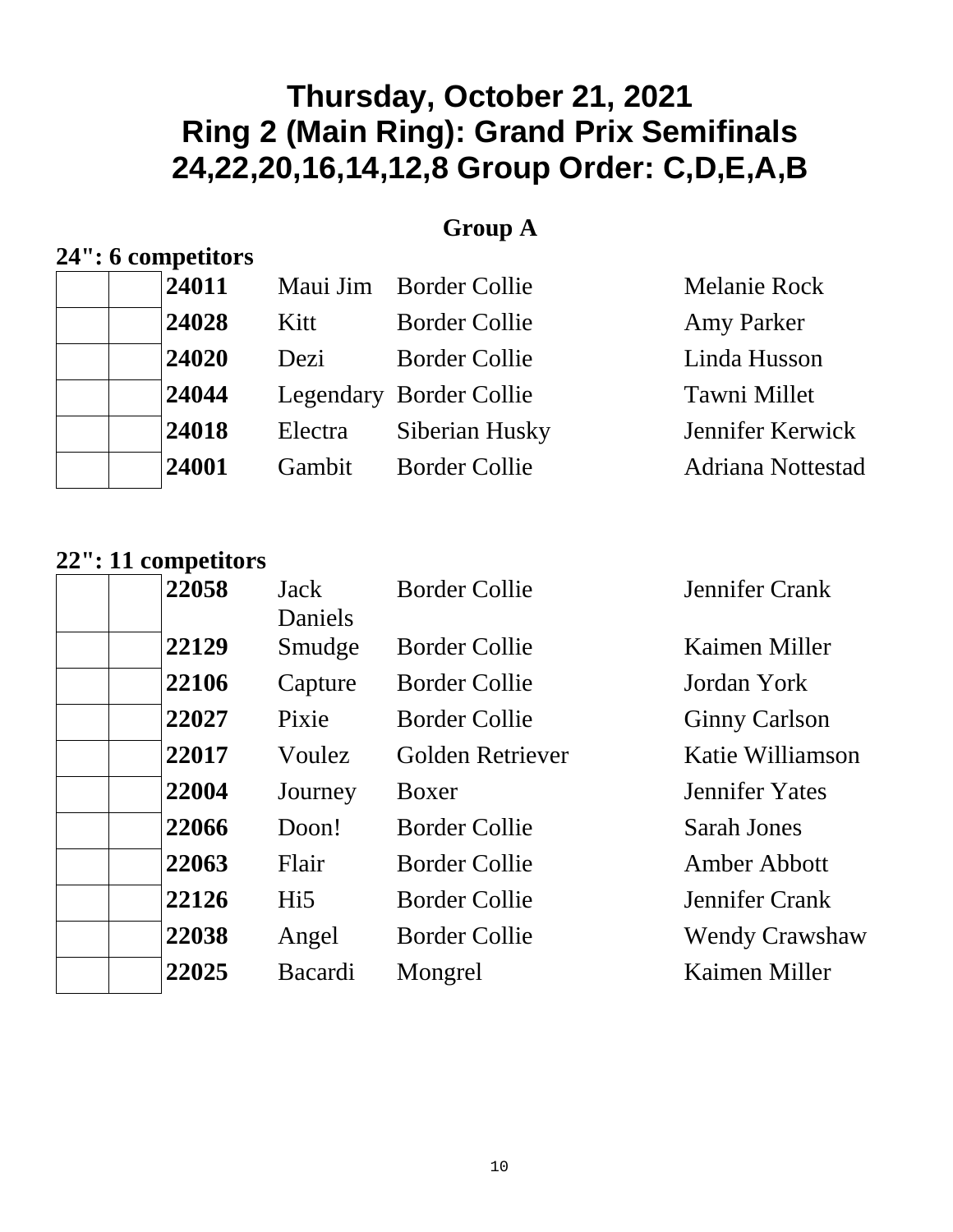### **20": 15 competitors**

| 20102    | Shine J           | <b>English Shepherd</b>      | Hope Jones              |
|----------|-------------------|------------------------------|-------------------------|
| 20114    | Fuzzy<br>Knuckles | <b>Border Collie</b>         | <b>Melanie Rock</b>     |
| 20103    | Ella              | All-American                 | Courtney Holscher       |
| 20064    | #1 Hottie         | <b>Border Collie</b>         | Don St. Croix           |
| 20052    | Jaxon             | <b>Australian Shepherd</b>   | <b>Renee Kalmanson</b>  |
| 20041    | Endeavor          | <b>Border Collie</b>         | Kelsey Kirkpatrick      |
| 20028    |                   |                              | Jen Denereaz            |
| 20014    | Ditto             | <b>Border Collie</b>         | Kris DuRocher           |
| 20090    | Fate              | <b>Border Collie</b>         | <b>Jennifer Yates</b>   |
| 20098    | Ritz              | <b>Border Collie</b>         | Nicole Houghton         |
| 20046    | Surprise          | <b>Border Collie</b>         | Jennifer Crank          |
| 20058    | Little<br>Sparkle | <b>Border Collie</b>         | Tawni Millet            |
| 20036    | Freebird          | <b>Border Collie</b>         | <b>Melanie Rock</b>     |
| 20043(P) | Fly               | <b>Border Collie</b>         | <b>Karen Stinnett</b>   |
| 20130(P) | Storm             | <b>Flat-Coated Retriever</b> | <b>Kathy Petroni</b>    |
|          |                   |                              | Vida Loca Border Collie |

| 16114 $(P)$ Cosmic    |                | All-American                                 | <b>Kara Sheerer</b>      |
|-----------------------|----------------|----------------------------------------------|--------------------------|
| 16108(P)              | BAM!           | <b>Border Collie</b>                         | <b>Sharon Levine</b>     |
| $16065(P)$ Finnegan   |                | Nova Scotia Duck<br><b>Tolling Retriever</b> | Jennifer Goldberg        |
| <b>16030(P)</b> Holly |                | All-American                                 | <b>Hannah McCausland</b> |
| 16097(P)              | <b>Banshee</b> | Mongrel                                      | Kaimen Miller            |
| 16098                 | <b>Streak</b>  | <b>Shetland Sheepdog</b>                     | <b>Susan Crank</b>       |
| 16076                 | Grape          | All-American                                 | <b>Bridget Thomas</b>    |
| 16072                 | Indi           | Pumi                                         | <b>Christine Brew</b>    |
|                       |                |                                              |                          |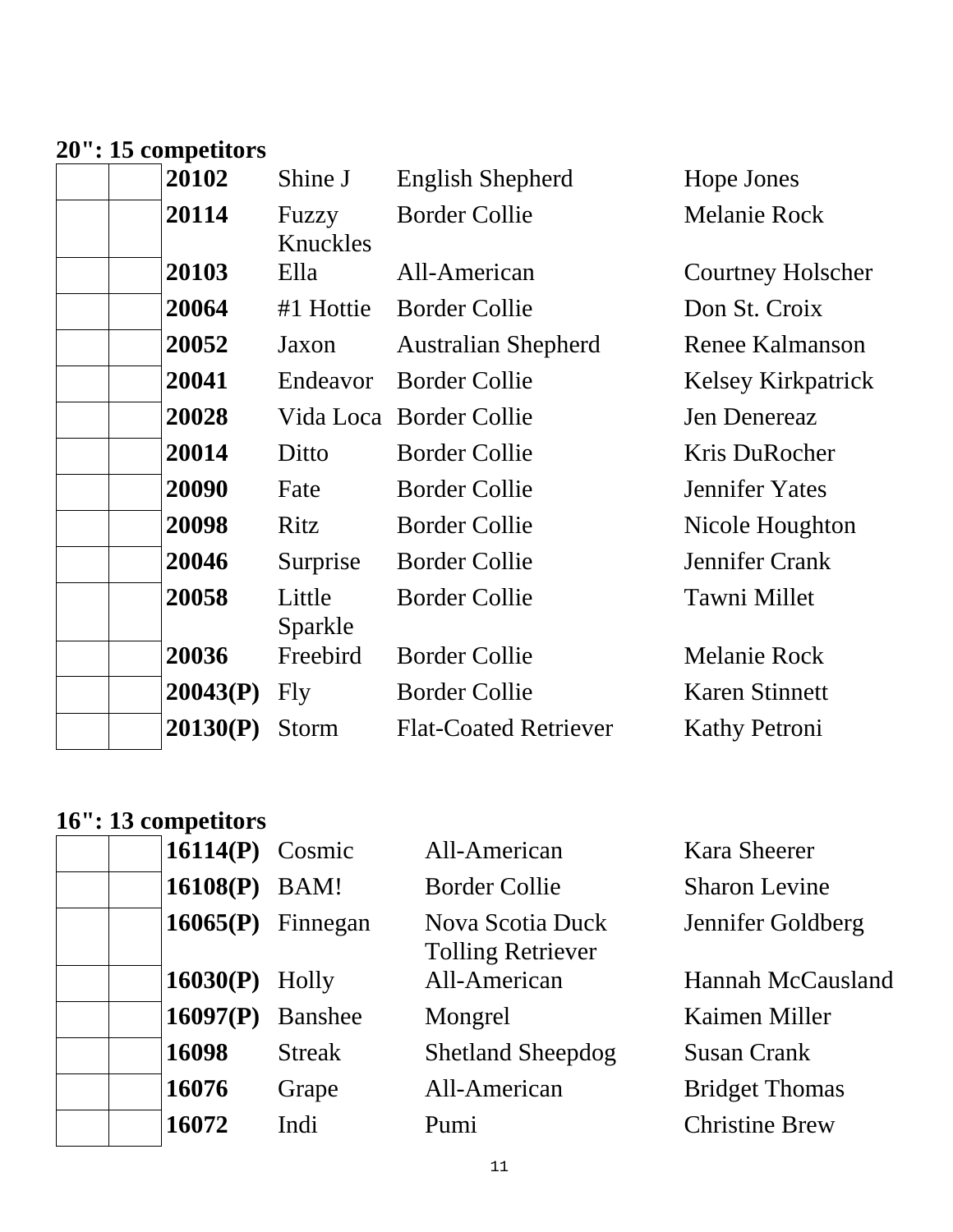| 16047 | Deacon          | <b>Shetland Sheepdog</b> | Elizabeth Blanchard |
|-------|-----------------|--------------------------|---------------------|
| 16038 | Bee             | <b>Shetland Sheepdog</b> | Jennifer Crank      |
| 16033 | <b>Brittan</b>  | Mudi                     | Jeanine Cowger      |
| 16026 | D'Artagnan      | <b>Pyrenean Shepherd</b> | Eleonora Zalo       |
| 16106 | <b>Marshall</b> | <b>BorderPap</b>         | Amber Abbott        |

### **14": 7 competitors**

| 14043    | Tine                | All-American              | Rhonda Koeske          |
|----------|---------------------|---------------------------|------------------------|
| 14035    | Phantom             | <b>Smooth Fox Terrier</b> | John Youngblood        |
| 14030    | Stripper            | <b>Shetland Sheepdog</b>  | <b>Susan Crank</b>     |
| 14010    | Swindle             | <b>Shetland Sheepdog</b>  | <b>Abigail Beasley</b> |
| 14044(P) | Skye Bear All Breed |                           | <b>Beth Kline</b>      |
| 14032(P) | Deja Vu             | <b>Border Collie</b>      | <b>Brenda Kelly</b>    |
| 14029(P) | <b>Bravo</b>        | <b>Shetland Sheepdog</b>  | Michele Fritz          |

### **12": 4 competitors**

| $\vert 12047(P) \vert$ Beemer | <b>Shetland Sheepdog</b> | Sandra Schmidt       |
|-------------------------------|--------------------------|----------------------|
| $\vert 12037(P) \vert$ Zoey   | All-American             | Anjie Crow           |
| $\vert 12004(P) \vert$ Porter | <b>Rat Terrier</b>       | Mary Obidinski       |
| 12042<br>Venture              | <b>Shetland Sheepdog</b> | <b>Jean Lavalley</b> |

### **10": 2 competitors**

| 10015 | Miley | <b>Shetland Sheepdog</b> | <b>Amber Abbott</b> |
|-------|-------|--------------------------|---------------------|
| 10013 | Rowan | <b>Shetland Sheepdog</b> | <b>Heather Witt</b> |

| $ 08023(P)$ Simba  | All-American             | Debra Slaybaugh      |
|--------------------|--------------------------|----------------------|
| $ 08014(P)$ Gram   | <b>Shetland Sheepdog</b> | Melinda Stomel       |
| $ 08006(P)$ Kazzie | Papillon                 | <b>Terry Pertile</b> |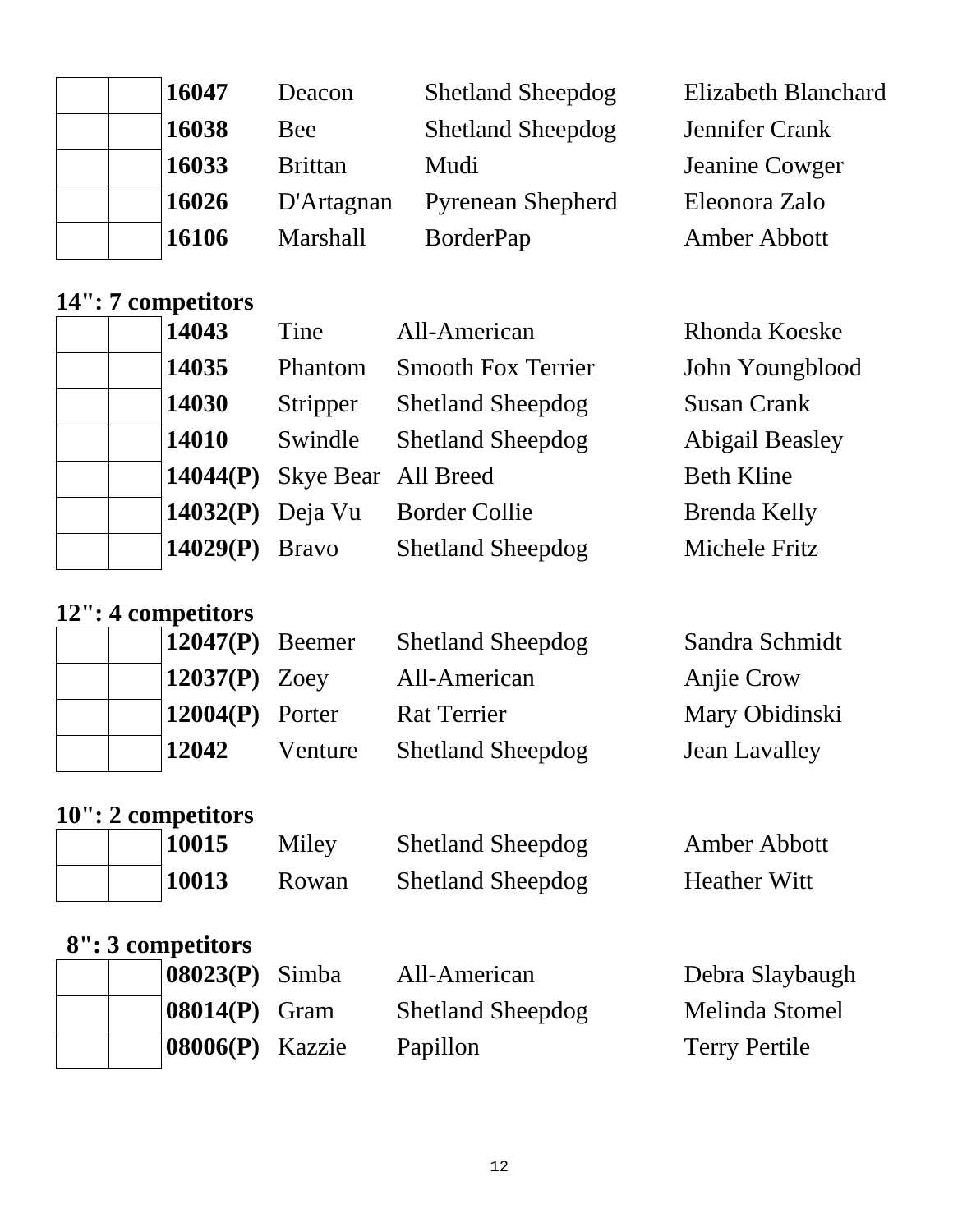#### **Group B**

| 24": 1 competitors |      |                    |               |
|--------------------|------|--------------------|---------------|
| 124022             | Tark | Labrador Retriever | Rene Hartmann |

#### **22": 4 competitors**

| 22131 | Snap!  | <b>Border Collie</b>  | <b>Steve Schwarz</b> |
|-------|--------|-----------------------|----------------------|
| 22073 | Stella | Golden Retriever      | Julee Blair          |
| 22016 | Pixel  | Catahoula Leopard Dog | Mandy Kleiman        |
| 22046 | Beinn  | <b>Border Collie</b>  | Linda Medcraft       |
|       |        |                       |                      |

| 20011 | Metric          | <b>Border Collie</b>         | <b>Amber McCune</b> |
|-------|-----------------|------------------------------|---------------------|
| 20119 | Electra         | <b>Border Collie</b>         | Ricardo Segui       |
| 20099 | Hot Dog         | <b>Border Collie</b>         | <b>Anne Platt</b>   |
| 20056 | <b>Boomer</b>   | <b>Australian Cattle Dog</b> | Rhonda Schimon      |
| 20030 | Jenny           | <b>Border Collie</b>         | Kent Mahan          |
| 20132 | Blew<br>Bayou   | <b>Border Collie</b>         | <b>Bob Daigle</b>   |
| 20100 | Cora            | All-American                 | Alex Hovey          |
| 20078 | Johnny B        | <b>Border Collie</b>         | <b>Janet Gauntt</b> |
| 20042 | Liri            | <b>Border Collie</b>         | <b>Casey Keller</b> |
| 20025 | Ringo           | <b>Border Collie</b>         | Jeannette Molina    |
| 20023 | Bean            | Jelly Belly Border Collie    | Catherine Laria     |
| 20017 | Flynn           | <b>Australian Koolie</b>     | Julie Iverson       |
| 20002 | <b>Bendetta</b> | <b>Border Collie</b>         | <b>Kim Dowis</b>    |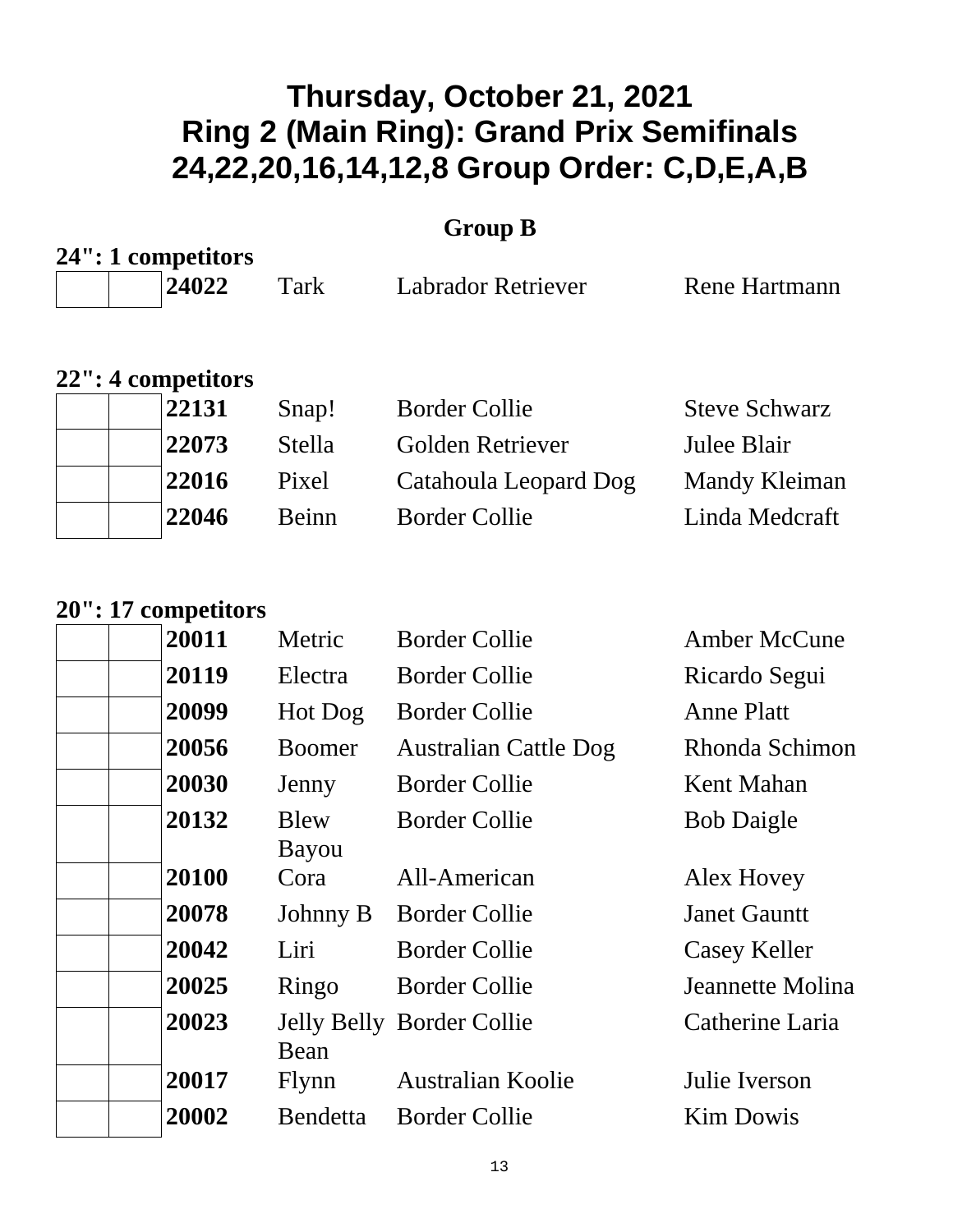|                   | owie | <b>20122(P)</b> Howie-W Border Collie   | <b>Amber McCune</b>   |
|-------------------|------|-----------------------------------------|-----------------------|
| $ 20116(P)$ Burst |      | <b>Border Collie</b>                    | <b>Terry Smorch</b>   |
|                   |      | <b>20095(P)</b> Mazikeen Dutch Shepherd | <b>Heather Sather</b> |
|                   |      | <b>20091(P)</b> Kaboom Border Collie    | <b>Amber McCune</b>   |

# **16": 13 competitors**

| 16119                 | <b>Nemesis</b> | <b>Bedlington Terrier</b>      | <b>JoAnn Burtness</b>   |
|-----------------------|----------------|--------------------------------|-------------------------|
| 16080                 | Ninja Mc       | Miniature American<br>Shepherd | Laurie McClain          |
| 16039                 | Tempo          | <b>Shetland Sheepdog</b>       | Traci McClung           |
| 16062                 |                | Genevieve Pyrenean Shepherd    | Pam Vojtas              |
| 16045                 | Grifter        | All-American                   | Pamela Reid             |
| 16113(P)              | Tutti          | Golden Retriever               | <b>Sally Peters</b>     |
| 16078(P)              | Wilson         | <b>Australian Shepherd</b>     | Jill Arenson            |
| $16086(P)$ Prize      |                | <b>Border Collie</b>           | Dawn Fillips            |
| $16055(P)$ Jiffy      |                | <b>Border Collie</b>           | Lexi Brigante           |
| <b>16035(P)</b> Roxie |                | <b>Border Collie</b>           | <b>Brooke Robey</b>     |
| $16025(P)$ Pressa     |                | <b>Border Collie</b>           | <b>Candace Atchison</b> |
| 16009(P)              | <b>Sassy</b>   | <b>Border Collie</b>           | Pamela Fish             |
| 16042(P)              | Scout          | <b>Border Collie</b>           | Samantha Kemp           |
|                       |                |                                |                         |

| $14031(P)$ Grace |                   | <b>Border Collie</b>       | Ann Koenig            |
|------------------|-------------------|----------------------------|-----------------------|
| 14022(P)         | Stun              | <b>Border Collie</b>       | <b>Meryl Sheard</b>   |
| 14012(P)         | Simi              | <b>Border Collie</b>       | <b>Sharon Wirant</b>  |
| 14037            | Phyllis<br>Diller | Poodle (Miniature)         | Emily Ingersoll       |
| 14024            | Romeo             | <b>Miniature Schnauzer</b> | Laura Kelley          |
| 14003            | Valkyrie          | <b>Bedlington Terrier</b>  | <b>JoAnn Burtness</b> |
| 14004            | Synge             | Poodle (Miniature)         | <b>Suzanne Wesley</b> |